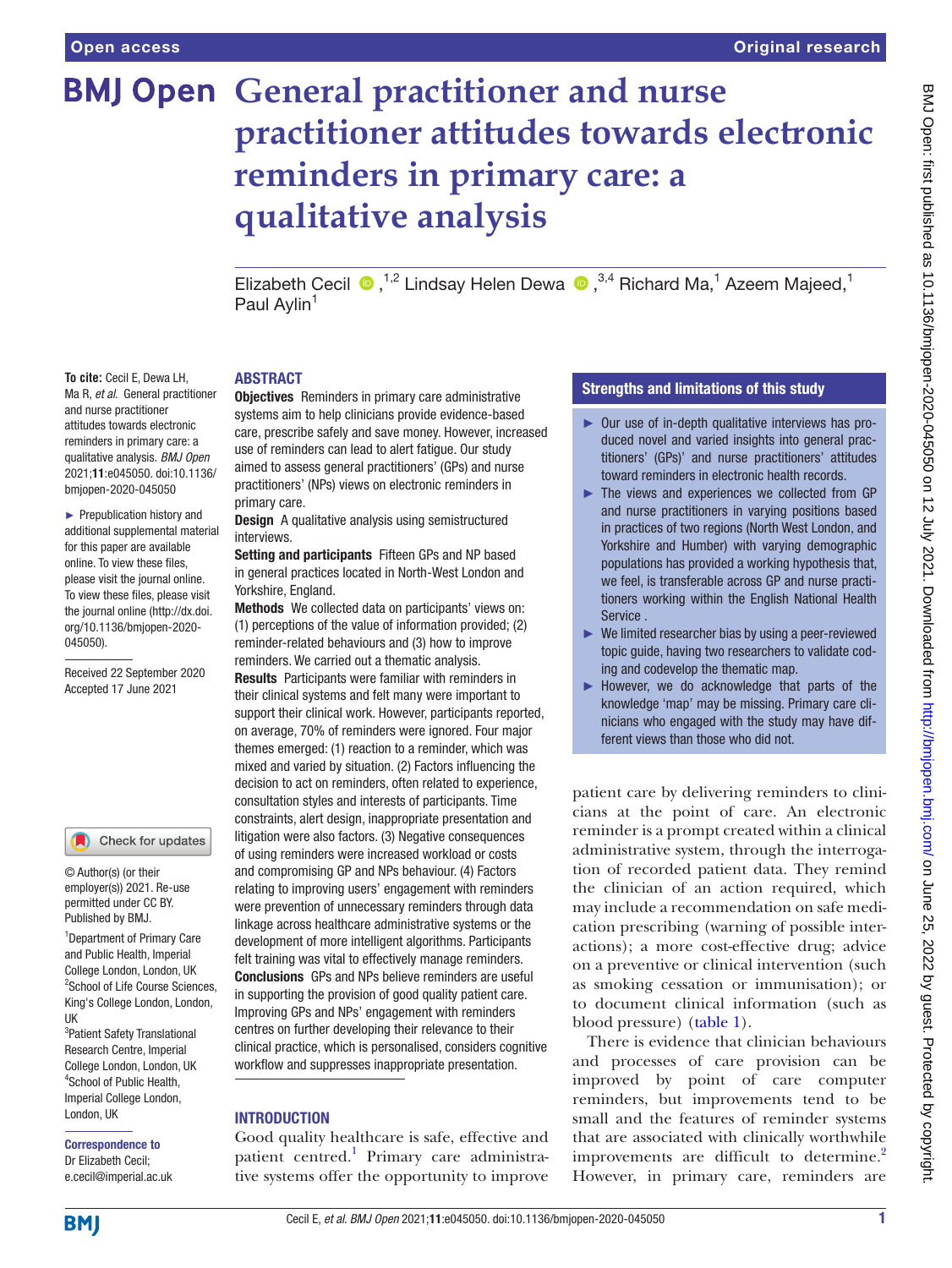<span id="page-1-0"></span>

| <b>Action required</b><br>Modal*<br><b>Reminder type</b><br><b>Software</b><br>Purpose<br><b>Viewed</b><br>Drug price<br>Prescribing decision<br>To save on costs of<br>A pop-up viewed when<br>Action is required to close the<br>J<br>support software, for<br>prescribing, suggesting a<br>pop-up. Information can be<br>comparison alert<br>prescribed drugs.<br>example, ScriptSwitch and<br>cheaper alternative<br>ignored.<br>OptimiseRx.<br>Drug interaction/<br>GP system standard<br>To promote safe<br>A pop-up viewed when<br>Action is required to close the<br>✓<br>prescribing warning of<br>monitoring alert<br>template. Based on UK<br>prescribing.<br>pop-up. Information can be<br>pharmaceutical reference<br>potential drug interactions<br>ignored.<br>publications. Algorithm draws<br>on patient prescription data.<br>Allergy alert<br>GP system standard<br>To promote safe<br>A pop-up viewed when<br>Action is required to close the<br>$\checkmark$<br>prescribing warning of<br>pop-up. Information can be<br>template.<br>prescribing.<br>Algorithm draws on patient<br>potential allergies<br>ignored.<br>clinical data.<br>Diagnosis alert<br>A pop-up viewed when<br>Data must be entered to close<br>Diagnosis decision support<br>To increase awareness<br>✓ | Types of reminders in primary care clinical computer systems<br><b>Table 1</b> |  |  |  |  |  |  |
|---------------------------------------------------------------------------------------------------------------------------------------------------------------------------------------------------------------------------------------------------------------------------------------------------------------------------------------------------------------------------------------------------------------------------------------------------------------------------------------------------------------------------------------------------------------------------------------------------------------------------------------------------------------------------------------------------------------------------------------------------------------------------------------------------------------------------------------------------------------------------------------------------------------------------------------------------------------------------------------------------------------------------------------------------------------------------------------------------------------------------------------------------------------------------------------------------------------------------------------------------------------------------------------------------|--------------------------------------------------------------------------------|--|--|--|--|--|--|
|                                                                                                                                                                                                                                                                                                                                                                                                                                                                                                                                                                                                                                                                                                                                                                                                                                                                                                                                                                                                                                                                                                                                                                                                                                                                                                   |                                                                                |  |  |  |  |  |  |
|                                                                                                                                                                                                                                                                                                                                                                                                                                                                                                                                                                                                                                                                                                                                                                                                                                                                                                                                                                                                                                                                                                                                                                                                                                                                                                   |                                                                                |  |  |  |  |  |  |
|                                                                                                                                                                                                                                                                                                                                                                                                                                                                                                                                                                                                                                                                                                                                                                                                                                                                                                                                                                                                                                                                                                                                                                                                                                                                                                   |                                                                                |  |  |  |  |  |  |
|                                                                                                                                                                                                                                                                                                                                                                                                                                                                                                                                                                                                                                                                                                                                                                                                                                                                                                                                                                                                                                                                                                                                                                                                                                                                                                   |                                                                                |  |  |  |  |  |  |
| reminder. for example,<br>of condition as a<br>entering diagnosis-related<br>the pop-up.<br>patient symptoms.<br>possible diagnosis.<br>sepsis.                                                                                                                                                                                                                                                                                                                                                                                                                                                                                                                                                                                                                                                                                                                                                                                                                                                                                                                                                                                                                                                                                                                                                   |                                                                                |  |  |  |  |  |  |
| GP system templates and<br>Most reminders do not have to<br><b>Quality care</b><br>On the patient home page<br>To promote<br>$\times$<br>toolkits; algorithms draw on<br>evidence-based<br>and viewed when patient<br>be actioned and can be ignored.<br>standard<br>patient clinical data.<br>record is opened. Information<br>care and maximise<br>reminders (eg,<br>continues to appear as icons<br>quality outcomes<br>financial payment for<br>framework, influenza<br>when records are updated.<br>performance.<br>vaccine)                                                                                                                                                                                                                                                                                                                                                                                                                                                                                                                                                                                                                                                                                                                                                                 |                                                                                |  |  |  |  |  |  |
| Personally created from<br>No action required when viewing $\times$<br>Additional patient<br>To communicate patient-<br>On the patient home page<br>information alerts<br>set template, for example,<br>specific information<br>and viewed when patient<br>reminder.<br>to other clinicians. To<br>safeguarding children<br>record is opened to those<br>from set reminder<br>template (Royal College of<br>create a registry.<br>granted access.<br>General Practice).                                                                                                                                                                                                                                                                                                                                                                                                                                                                                                                                                                                                                                                                                                                                                                                                                           |                                                                                |  |  |  |  |  |  |
| <b>Additional patient</b><br>Personally created from a<br>To communicate patient-<br>On the patient home page<br>No action required when viewing $\times$<br>specific information<br>information from<br>generic template or free text,<br>and viewed when patient<br>reminder.<br>for example, highlighting a<br>to oneself or to other<br>record is opened to those<br>generic reminder<br>patient with additional needs.<br>clinicians and practice<br>granted access.<br>staff.                                                                                                                                                                                                                                                                                                                                                                                                                                                                                                                                                                                                                                                                                                                                                                                                               |                                                                                |  |  |  |  |  |  |

\*Modal alerts are those where the system shuts down and becomes unobtainable behind the alert. The user must interacted with the alert in order to return to the patient record.

GP, general practitioner.

believed to be particularly important. This is because within the consultation, time pressures, limited information and distracting cues mean that clinicians' thinking (general practitioners (GPs) and nurse practitioners (NPs)), needs to be fast and intuitive rather than systematic.<sup>3</sup> Consequently, there has been an increasing use of reminders for a range of clinical tasks ([table](#page-1-0) 1).

There are barriers to clinical engagement with the reminders. One such barrier is 'alert fatigue',<sup>[4](#page-8-3)</sup> a potential unintended consequence of the increased number of reminders. Alert fatigue happens when the system user becomes desensitised to the digital reminders, and subsequently fails to engage with them. A literature review (predominantly from the USA and within hospital settings) that investigated reminders safety in medication prescribing found between 49% and 96% of alerts were overridden.<sup>[4](#page-8-3)</sup> In 2002, a UK cross-sectional study of primary care clinicians assessed attitudes towards drug interaction reminders and found one in four (of 236 responses) admitted to frequently overriding drug inter-action alerts without properly checking them.<sup>[5](#page-8-4)</sup> Other barriers include lack of user friendliness in the administrative systems; time constraints to address the reminder;

and clinicians being unable to see the value in the information provided were all barriers to the acceptance of reminders. $6-10$ 

Most research in this area has been outside the UK,<sup>81112</sup> where health systems, such as primary care gatekeeping role, can differ. $13$  While studies have examined the development of computerised systems to improve quality in primary care,  $14\frac{15}{15}$  studies tend to be quantitative. An up-to-date understanding on how GPs and NPs interact with these systems within the UK is lacking. This study aims to address this gap using semistructured interviews to explore GP and NPs attitudes towards electronic reminders in primary care to support their enhancement.

## **METHODS**

#### **Design**

We conducted a qualitative study using semistructured interviews. The use of semistructured interviews was chosen because the methodology allows a flexibility to the interview process, which results in the collection of data relating to GP and NPs' attitudes to reminders in electronic health records.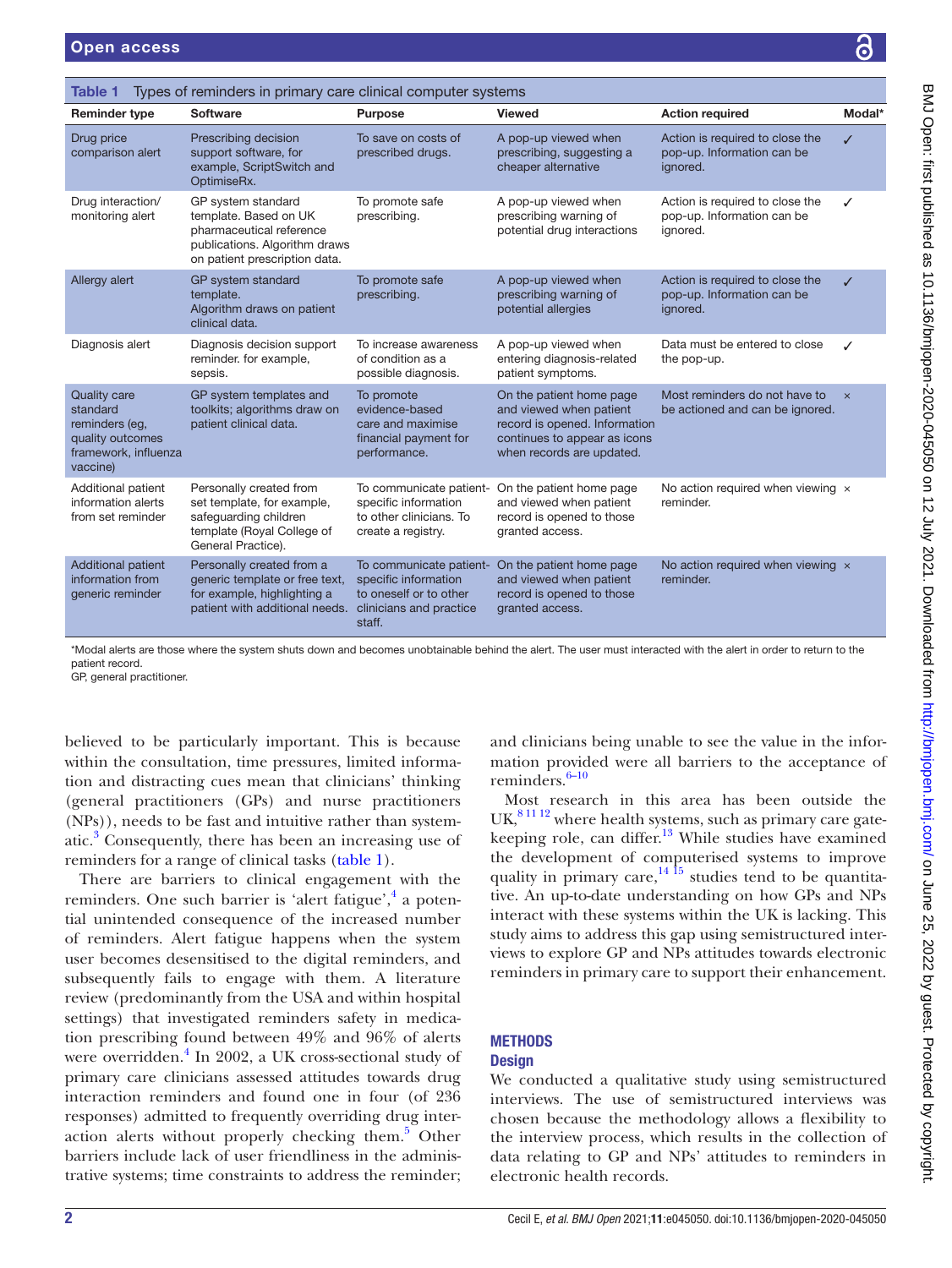We recruited a purposeful sample of GPs and NPs from National Health Service (NHS) general practices located in two regions in England: North West London (NWL), and Yorkshire and Humber (Y&H) between 12 March and 19 September 2018. These regions were selected to obtain opinions from participants serving populations with varying demographics (eg, rural compared with urban patients). We selected participants with experience of primary care administrative systems, based on their position, experience and practice population demographics. Only GPs and NPs were approached as they deliver the majority of care within NHS primary care; other members of the primary healthcare team such as administrators and receptionists are not normally expected to deal with clinical alerts.

In UK, GPs can be self-employed (GP partner) or salaried. We approached partners, salaried and trainee GPs. NPs, trained specialist nurses, have prescribing rights and are likely to face similar challenges, when providing good quality care, as GPs, yet they may have very different attitudes towards the reminders they experience.

Participants were approached through regional National Institute for Health Research (NIHR) Clinical Research Networks  $(CRN)$ .<sup>16</sup> A researcher (EC) followed up with participants who showed an interest and invited them to take part in the study. Recruitment, interviews and data coding took place simultaneously. The number of subjects required for the study was dependent on the data. Recruitment ceased when researchers felt no new major themes were immerging. Sixteen clinicians were approached, 1 GP (NWL) did not respond and 15 (94%) took part.

# Semistructured interviews

A single researcher (EC) conducted the face-to-face semistructured interviews in a setting of the participant's choice. In most cases  $(13/15)$  this was at the participant's practice. The topic guide and participant information sheet were developed through literature<sup>17</sup> <sup>18</sup>; meetings between (EC) and patients with lived experience; external peer review; and was piloted with a single GP based in North West London [\(online supplemental](https://dx.doi.org/10.1136/bmjopen-2020-045050) [file 1](https://dx.doi.org/10.1136/bmjopen-2020-045050)). The topic guide was structured to explore three main areas: (1) perceptions of the value of the information provided in the reminder; (2) reminder-related behaviours; and (3) how to improve reminders. Participant responses were followed up with probing questions for additional depth and detail. Interviews lasted between 45 and 60 min and was audio-recorded with participant's consent. Participants were paid for their time, which was a set amount determined by CRN guidance.

# Data analysis

Interviews were anonymised, transcribed verbatim and subjected to a thematic analysis.<sup>[19](#page-9-4)</sup> We went through six stages: (1) familiarisation with data; (2) generating initial codes; (3) searching for themes; (4) reviewing themes;

(5) defining and naming themes; and (6) interpretation of themes through consultation with the first, second and third authors (EC, LHD and RM). Two researchers (EC and LHD) independently coded (stage 2) three transcripts. Eighty per cent of codes defined by LD mapped to those defined by EC. Codes that did not map were further examined and recoded if necessary. Codes were then grouped into subthemes, and a thematic map (stage 5) was then developed by researchers (EC, LD and RM). We used QSR NVivo V.12 to manage data.

# Patient and public involvement

We presented the study proposal to a small group of five people, identified as having various health conditions and experience in primary care, as part of an existing advisory group. The patient representatives were reimbursed for their time according to NIHR INVOLVE guidance. The representatives provided feedback on the appropriateness of the research design, research questions and the topic guide. Their comments were incorporated in study development. For example, the patient representatives felt it was important to ascertain competency in using reminders (how confident they felt in using electronic health records and whether they thought they had received adequate training to manage the reminders) as this is likely to be a barrier to reminder engagement. These questions were added to the topic guide. A single patient representative supported interpretation of the study findings.

# RESULTS

## **Participants**

Fifteen participants were interviewed; eight were female (53%), and two-thirds (67%) were GP partners ([table](#page-3-0) 2). Eight participants used SystmOne (53%) and seven used Egton Medical Information System (EMIS) clinical administrative system (47%). Participants' years of experience within primary care ranged from less than one to 34 years with a median of 18 years. Participants' practices were on average larger than national practices, median population (IQR) 9355 (4655 to 14 219) versus 6681 (4065 to 10 034). They were, on average, slightly more affluent: median Indices of Multiple Deprivation scores (IQR) 19 (13 to 28) versus 22 (14 to 32) (where higher scores indicate higher deprivation). Twenty per cent of practices  $(2/10)$  located within rural populations compared with 15% nationally (1248/8248).

## Study themes

Participants were familiar with reminders in patients' electronic health records. They reported that reminders were very common and that virtually every patient had at least one occurring during a consultation. The number of reminders varied between patients and were dependent on the patient's health status and time of year.

Our study identified 847 codes within our data that were categorised into subthemes and four main themes: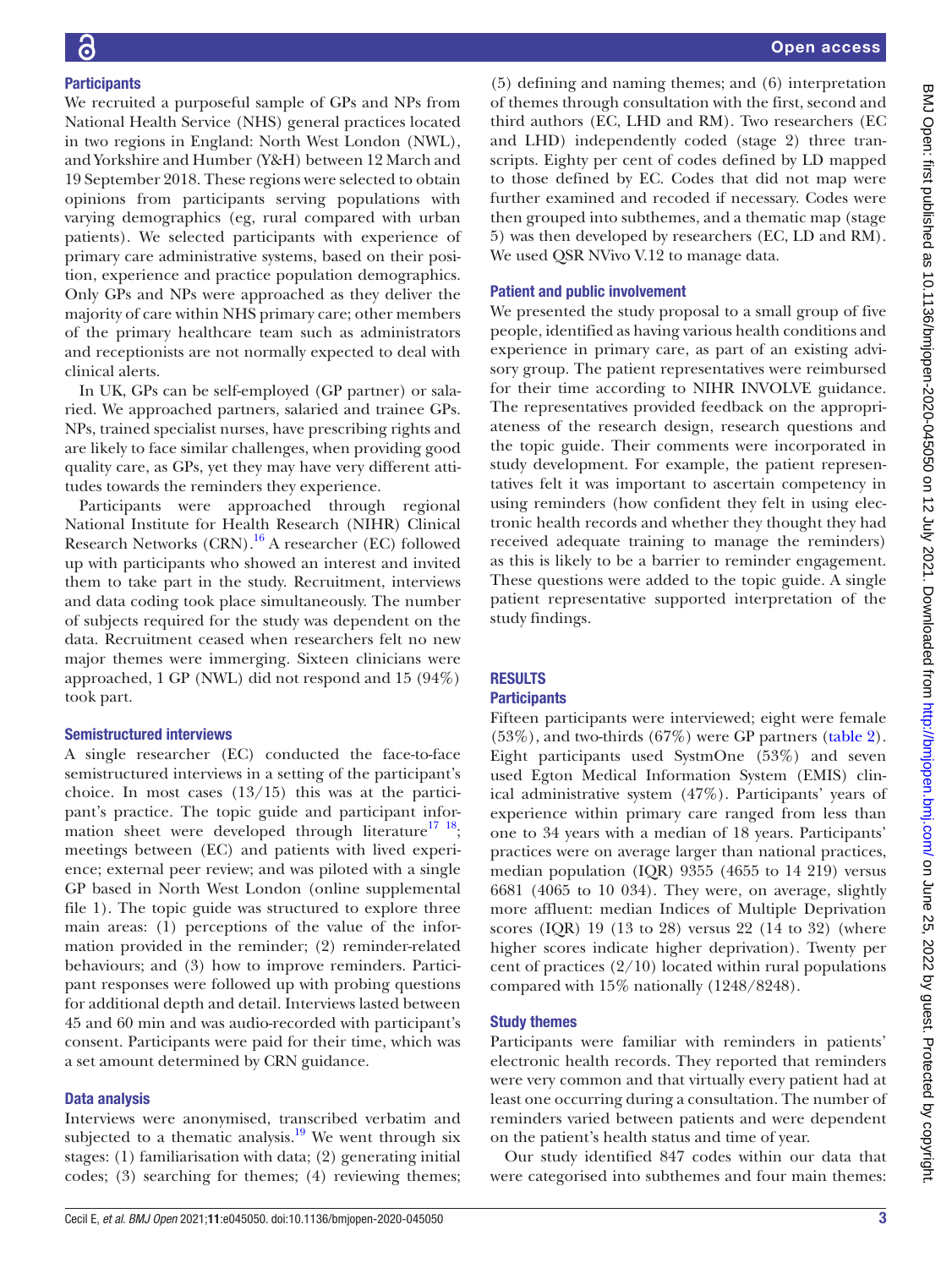<span id="page-3-0"></span>

| <b>Table 2</b> Characteristics of interview participants and the |
|------------------------------------------------------------------|
| administrative systems they use                                  |

| <b>Attribute</b>      | Detail             | <b>Number</b>  | %              |
|-----------------------|--------------------|----------------|----------------|
| Practicing region     | Y&H                | 6              | 40             |
|                       | <b>NWL</b>         | 9              | 60             |
| Position              | <b>GP</b> partner  | 10             | 67             |
|                       | Nurse practitioner | 3              | 20             |
|                       | <b>Salaried GP</b> | 1              | $\overline{7}$ |
|                       | <b>GP</b> trainee  | 1              | 7              |
| Gender                | Male               | $\overline{7}$ | 47             |
|                       | Female             | 8              | 53             |
| Experience (years)    | $0 - 1$            | 1              | $\overline{7}$ |
|                       | $2 - 10$           | 2              | 13             |
|                       | $11 - 20$          | 5              | 33             |
|                       | $30+$              | 7              | 47             |
| Administrative system | <b>EMIS</b>        | $\overline{7}$ | 47             |
|                       | SystmOne           | 8              | 53             |
|                       |                    |                |                |

EMIS, Egton Medical Information System; GP, general practitioner; NWL, North West London; Y&H, Yorkshire and Humber.

(1) reaction to a reminder (2) factors influencing the decision to act on reminders (individual and situational), (3) unintended consequences of using reminders and (4) factors relating to improving reminders ([table](#page-3-1) 3 and [online supplemental file 3\)](https://dx.doi.org/10.1136/bmjopen-2020-045050). Theme examples within the interview data are shown in [online supplemental file 2](https://dx.doi.org/10.1136/bmjopen-2020-045050).

#### Reaction to a reminder

Participants' initial reaction to a reminder varied. Although participants found reminders frustrating, there was an overall feeling of acceptance towards reminders. Participant's emotional response did, however, depend on the reminder and the situation.

If it's a busy clinic, stress, because it's, like, 'Ugh.' If it looks like it's going to be a complicated patient and it's an out-of-hours reminder, then relief probably.

GP partner, Y&H, SystmOne

#### Use of reminders to organise the patient consultation

Participants reported reminders had become a routine part of their work; they assessed reminders before a consultation and used the information as a guide to organise and prioritise the patient's needs. They used the reminders to build management plans and to relay information to themselves or colleagues. Participants talked of feelings of satisfaction, accomplishment and being in control after actioning reminders.

## Individual factors influencing the decision to act on reminder The perceived value of the advice given

Engagement with the reminders varied. Most participants said they would acknowledge the reminder even if they

<span id="page-3-1"></span>

| Major themes relating to general practitioner and<br>Table 3<br>nurse practitioner views of electronic reminders |
|------------------------------------------------------------------------------------------------------------------|
| (1) Reaction to a reminder                                                                                       |
| Initial reaction to a reminder                                                                                   |
| Dependent on situation                                                                                           |
| Acceptance                                                                                                       |
| Use of reminders to organise consultation                                                                        |
| (2) Factors influencing decision to act                                                                          |
| Situational factors influencing decision to act on<br>reminders                                                  |
| Inappropriate timing of reminder                                                                                 |
| Time constraints                                                                                                 |
| Oversensitive or invalid reminders                                                                               |
| Individual factors influencing decision to act on reminders                                                      |
| The perceived value of the advice given                                                                          |
| Beliefs reminders promote better care                                                                            |
| Experience in professional role                                                                                  |
| Consultation style                                                                                               |
| Consequences of ignoring                                                                                         |
| (3) Consequences of using reminders                                                                              |
| Negative consequences of using reminders                                                                         |
| Costs associated with software                                                                                   |
| Changes clinicians' behaviour                                                                                    |
| Workload increases                                                                                               |
| (4) Factors relating to improving reminders                                                                      |
| Need to improve number and validity of reminders                                                                 |
| Improving reminder design                                                                                        |
| Making number of reminders manageable                                                                            |
| Standardisation of reminders                                                                                     |
| Need to improve efficiency managing reminders                                                                    |
| Training                                                                                                         |
| Team working                                                                                                     |
| Patients' role in managing their conditions                                                                      |

did not act on it. The majority commonly stated '70%' were ignored.

I wouldn't be able to do anything if I didn't ignore the majority of them.

GP partner, male, Y&H, EMIS

Generally, participants valued the information provided by the reminders.

I don't think anybody's ever complained about the serious alerts, it's the infuriating pop-ups.

GP partner, female, NWL, EMIS

Some of the participants reported that their views on reminders had changed over time, from feeling overwhelmed to acceptance as they became more familiar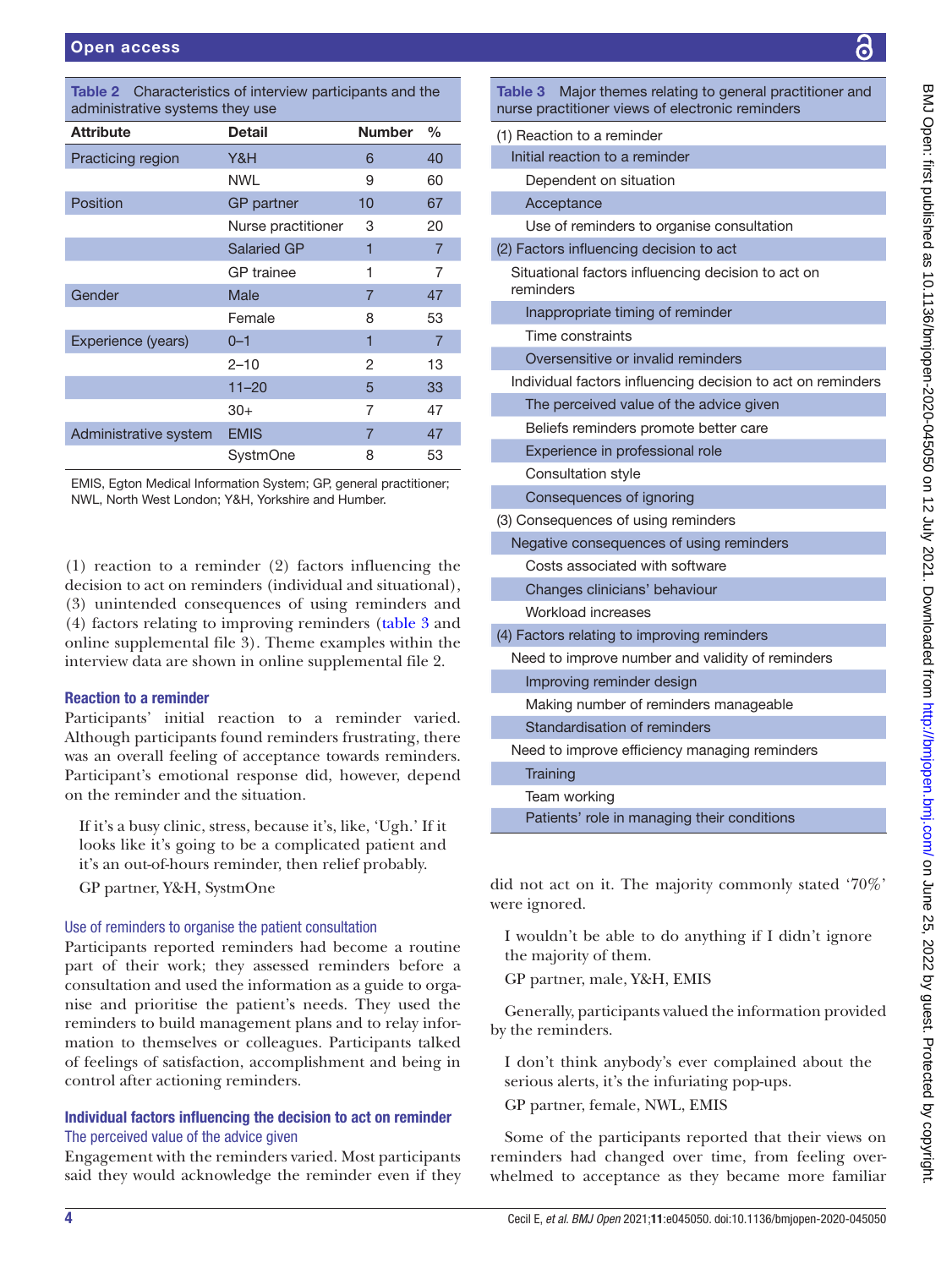with them. Most participants valued the advice given by most reminders.

Some participants felt that prompting for potentially overlooked diagnoses was particularly helpful in the primary care setting. This was due to the high patient turnover and short consultation time; these participants believed recording patient information was automatic, while processing the information was sometimes more difficult.

Some participants mentioned current reminders were user-friendly, and most believed they were evidence based, which meant they could keep up to date with guidance, ultimately improving the care they provided. However, a few participants did not share these views and found all reminders intrusive. Overall, the least popular reminders were the drug cost-saving reminders. Participants complained that the price difference between the previously prescribed drug and its alternative was often minimal.

#### Experience and professional role

Participants' feelings towards reminders were often dictated by their professional role, clinical interests or years of clinical practice. For example, one reported that he provided out-of-hours care to patients outside his normal practice and that the most important reminders were those that conveyed additional patient information because they supported continuity of care. The trainee GP and NPs indicated that drug interaction reminders were particularly useful in supporting safe delivery of care.

Everyone's the same, their interests or their increased fields of knowledge are the ones that they're sort of going to look at more.

Nurse practitioner, female, NWL, EMIS

Many participants accepted that colleagues may have different attitudes towards reminders. For example, they suggested that younger clinicians may find managing reminders easier because they tended to be more computer literate. Yet other participants felt older colleagues would find managing reminders easier as they had more experience to process, act on or ignore the information provided, and nurses were generally more likely to action on reminders because they are less likely to take clinical risk decisions.

… I think doctors are more confident to ignore the prescribing advice than I would be at all.

Nurse practitioner, female, NWL, SystmOne

There was concern by more clinically experienced participants that reminders undermined their competence. Others felt that GP partners would be more likely to act on the reminders that had financial rewards. However, some felt that by focusing on these reminders, it may make patients more sceptical of the care being provided.

I think the partners will really try and crack through the things more. One could argue it's because money is involved.

GP Partner, female, NWL, EMIS

Participants generally felt the responsibility of actioning a reminder lay with the clinician who was with a patient. However, some seemed to feel more emotionally responsible towards managing the reminders. One participant talked about the guilt associated with failing to action a reminder.

## Consultation style

Consultation styles differed across the participants. Some used the computer to support their consultation, while others felt that it was important to focus on the patient and only enter data after the patient had left the room. Those who did not use a computer reported that they often missed reminders until it was too late.

Writing up oh I should have done that doesn't matter then whether I'm on time or 20 minutes late because they've still gone out the door.

GP partner, male, Y&H, SystmOne

## Consequences of ignoring a reminder

Participants generally felt they had genuine reasons for ignoring reminders and would document these decisions.

I would defend – if I got picked up on it, and I wouldn't often – I would be able to defend why I ignored it for that patient.

Nurse practitioner, female, NWL, SystmOne

The consequence of ignoring a reminder differed by reminder type. For example, participants reported that ignoring drug cost-saving reminders resulted in (usually small) financial loses while ignoring drug or allergy reminders could result in a patient safety issue.

A lot of them are about money, so ignoring … instruction to use a cheaper drug… you might get a rebuke…. Obviously, if it's about patient safety - and a lot of them are about patient safety - but if it feels a true risk and you ignored it then the consequence is that you would do the patient harm.

GP partner, male, Y&H, EMIS

Most participants reported there were also opportunistic consequences. For example, a consequence was failing to notify young women of the need for a smear test that could be considered a missed opportunity as these patients rarely visit their GP.

Some participants' decision to act was influenced by concerns of the consequences of ignoring a reminder. For instance, their behaviour could be highlighted through audit, or ignoring a reminder could lead to a litigation case. NPs felt that they may not get the same support in the case of litigation as GPs and they believed this made them more risk-averse when managing reminders.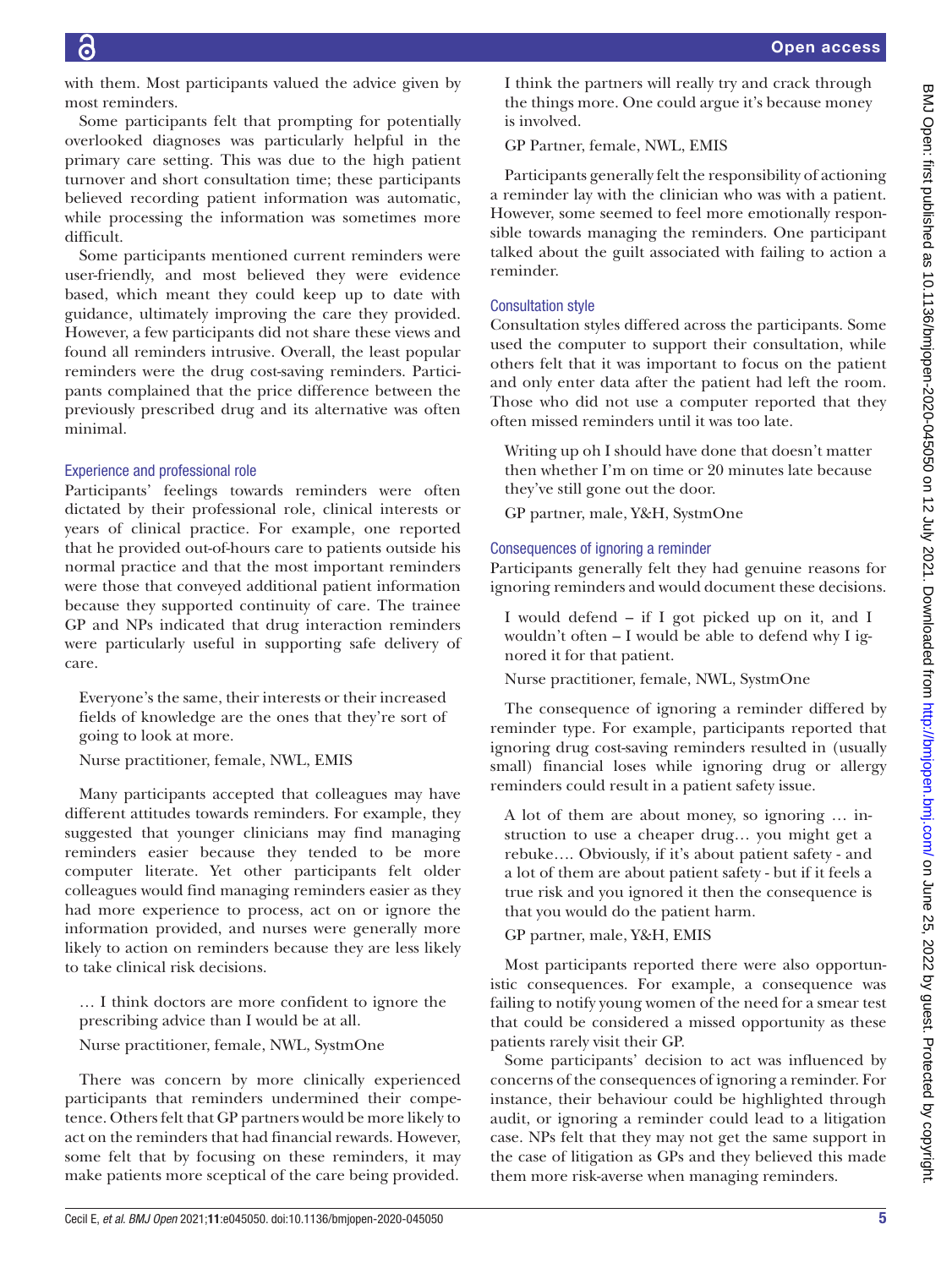I'm very risk-averse, and I'm always aware of litigation …. I'm not convinced that the MDU [Medical Defence Union] would defend me in the same way as they would a GP….

Nurse practitioner, female, Y&H, SystmOne

No participants had experienced significant events after ignoring a reminder, but a few participants knew others who had.

# Situational factors influencing the decision to act on reminders

## Number of reminders

Participants felt that there were too many reminders, which led to irritation or stress. Factors identified to increase the number of reminders were patient age, comorbidities or time of year. Information was also repeated. For example, if a patient had more than one comorbid condition then a reminder to take blood pressure may be listed for each condition

No, but you end up just clicking cancel 100 times, it just irritates you in the consultation, because you're typing, kind of examining patients, typing, you've got all this like pop up, pop up, pop up, it's just frustrating Salaried GP, female, NWL, SystmOne

## Time constraints

Participants reported they had limited time to manage all reminders in a typical consultation partly due to numbers but also because reminders were time-consuming to action.

## Invalid, irrelevant or oversensitive reminders

Participants believed some reminders were irrelevant, did not improve the care they provided or were purely a tick box exercise. Participants also felt irritated that there were errors in some of the information provided.

But I know that a lot of those warnings are wrong. They're just simply wrong.

GP partner, male, Y&H, EMIS

Participants considered some reminders were too sensitive, for example, recording hay fever in the patient's notes could trigger a sepsis alert. In some cases over sensitive reminders were removed.

Yeah, it's gone, I think it was flawed. It was coming up on virtually everything so I don't know who decided to switch that off

Nurse practitioner, female, Y&H, SystmOne

#### Inappropriate timing of reminder *The reason for the patient visit*

Participants questioned the appropriateness of the reminders and the need for opportunistic management during the consultation.

It's embarrassing, you've got a patient who's coming in who looks like they're in pain or stress and the first thing you have to do is ask about smoking.

GP partner, female, NWL, EMIS

# *Within the consultation*

Participants believed the timing of the alert could be made more appropriate to the consultation's natural progression.

It would be nice if the reminder came up at the appropriate time, so if you are doing a history … there was a history based reminder, if the medication one came up in the medication, when you press examination maybe all the examination ones so that height, weight, blood pressure came up at that time so that, you know, you could do it in a more natural flowing.

GP partner, female, NWL, EMIS

Participants felt that when reminders appeared when the clinician was not with a patient (eg, drug interaction or drug alternative reminders when managing repeat prescriptions), this was annoying.

# *In comparison with the last reminder*

Participants talked of how the time of year influenced when reminders appeared, for example, Quality Outcomes Framework indicators are reset in April. Many felt algorithms could be developed so the reminder's timing was more meaningful and took into consideration when the previous reminder was actioned.

## Changing systems

Participants spoke of frustration in the way systems constantly changed and that not enough precaution was taken to ensure new reminders were fully functional or user friendly.

## Negative consequences of using reminders Reminders are changing behaviour

Participants indicated that reminders have altered GP behaviour within the consultation. It was felt that GP training teaches patient-centred care yet some reminders drive behaviour based on financial incentives. Participants felt they and others could become too reliant on reminders. There was also concern that reminders can force an inappropriate action, recording of incorrect information or make them wary of the information they recorded.

So, because the CCG [Clinical Commissioning Group] will be looking at our referral letters we should get patient's consent to allow them to look at it, that virtually never happens but you have to tick the box

GP partner, male, Y&H, SystmOne

… they do change the way you do things. So I gave you the example of the sepsis reminders. It makes you wary of putting certain information in because you know it's going to prompt a reminder.

GP partner, male, Y&H, SystmOne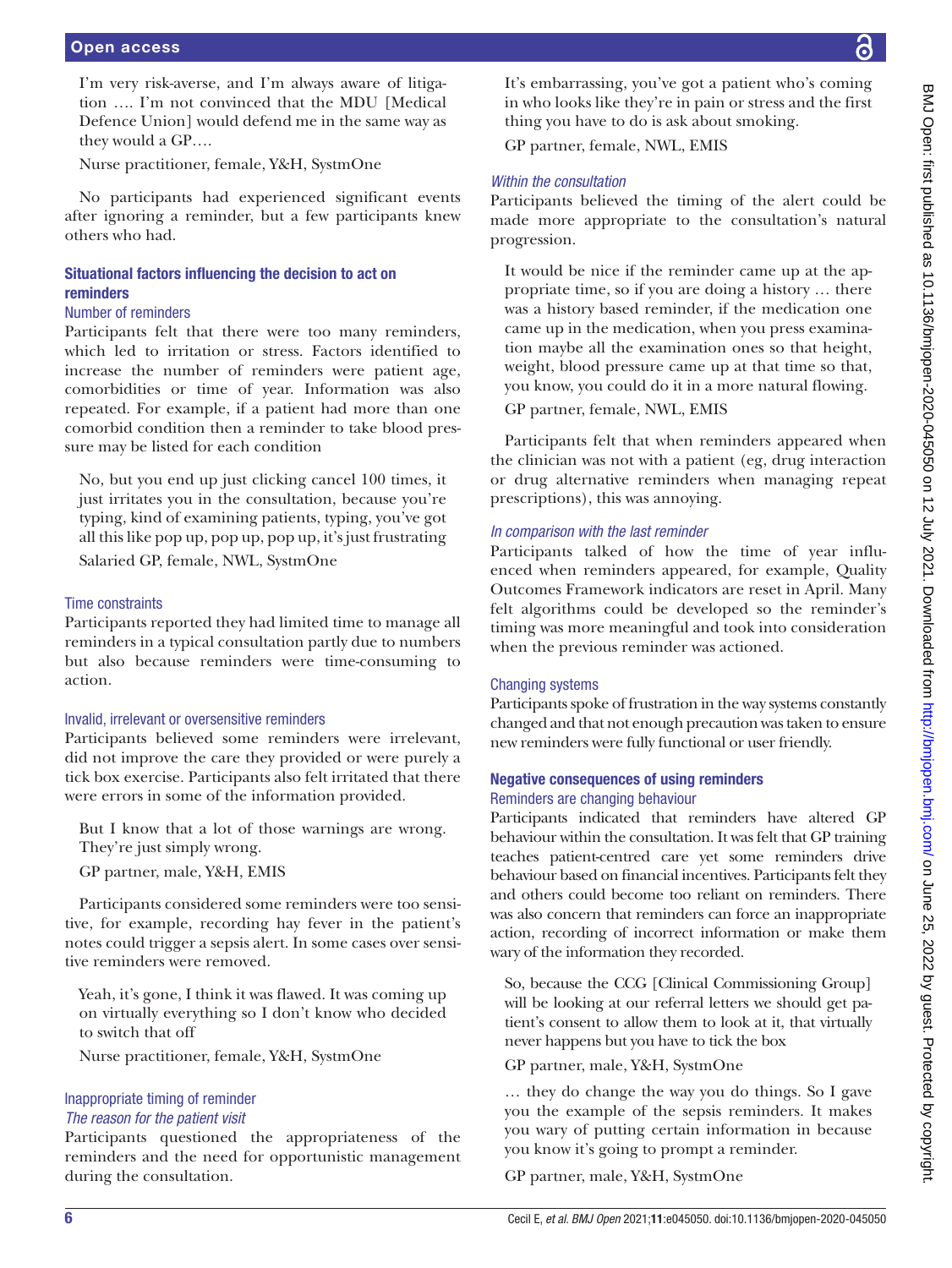# Costs and benefits

The participants felt that the reminders suggesting alternatives to cut costs were apparent to the patient and damaged the relationship between patient and clinician. Several participants commented that the cost of the price comparison software probably outweighed any savings.

# Increasing workload

Participants pointed out that the alternative drugs prescribed were often unavailable; this required the patient to come back, which increased their workload.

# A need to improve the number and perceived value of reminders

# Making the number of reminders more manageable

Most participants felt reducing the number of reminders was important. Participants outlined that numbers could be limited by keeping reminders relevant; by removing duplications, which occur when patients have more than one comorbid condition; and by removing drug interactions or price comparison alerts for repeat prescriptions and joining up IT systems across the whole of health and social care to prevent duplication of work.

Where we're missing information is where things are done outside the practice so, you know, if we had information that was more freely available within the consultation that would prevent duplication, errors, all sorts of things.

GP partner, female, NWL, EMIS

Some participants commented that reminders would be less frequent and more relevant if the algorithms used to trigger the reminders were more 'intelligent'.

# Standardising and providing more context to a reminder

Participants felt that more context could be given to some reminders. For example, if a patient had previously been advised to have a smear test or a blood pressure measurement is requested because of a high reading at the last visit, it would save time going through the notes but also duplication of work. Participants also felt that more use of reminder templates could standardise data recording and help the clinician work more systematically in a consultation.

# Improving the design of reminders

Participants repeatedly called for an improvement in the ease of coding to avoid entering text information. Participants suggested the use of hierarchical drop-down lists, for example, with a sepsis alert, lists could speed entering data on the underlying condition.

Most participants did comment that the alert designs made some reminders harder to ignore than others (eg, red colour coded reminders).

They flash and they're big, red angry ones.

GP partner, male, Y&H, EMIS

However, the participants had become accustomed to the format of the reminders so some questioned the

importance of a redesign. Colour coding or ranking reminders was felt to be too simplistic to highlight important reminders but helpful to define the type of reminder or where the reminder fitted into the progression of a consultation. Participants did feel that redesign of reminders needed to be more individualised to a clinician's consultation style.

I think, ideally, they should be individualised so people consult in different ways, so if I use the computer in a way that I'm not really entering much until the patient has left the room, they don't work for me in that way.

GP partner, male, Y&H, SystmOne

# A need to improve the efficiency in managing reminders Working as a team

The majority of participants felt that reminders were well managed across the practice team, although some did feel that improvements could be made. For example, they suggested receptionists could be encouraged to offer longer appointments to patients with a high number of quality standard reminders or have dedicated staff to manage them.

It's so difficult to be an acute care clinician plus chronic disease manager at the same time, and that's where alerts sometimes probably get missed or not missed, but consciously avoided. So, an appropriate kind of management of the resource in terms of thinking, right, do we need to have more acute care clinicians or chronic disease managers?

GP partner, male, NW London, EMIS

# **Training**

All participants commented that new starters, within their practice, received training on using the clinical systems. However, participants felt that the provision of training was variable, and many participants felt they needed more training to increase efficiency and to standardise data entry, particularly when new reminders were introduced.

To be honest with you, I think we could all do with training. Like when they update, things like that, I think it would be nice to have a session to say there are recent updates, can all the doctors come and catch up?

GP partner, female, NW London, EMIS

I don't think it was long enough, the training, because actually EMIS is your… well, computer system is how you do everything

GP trainee, female, NW London, EMIS

# Patient self-management of conditions and data

Participants believed that patients needed to take more responsibility for their own health. They indicated that managing reminders often required signposting patients and believed that if patients were more aware of their own needs, they could organise their own care. Some participants also believed that patients' access to amend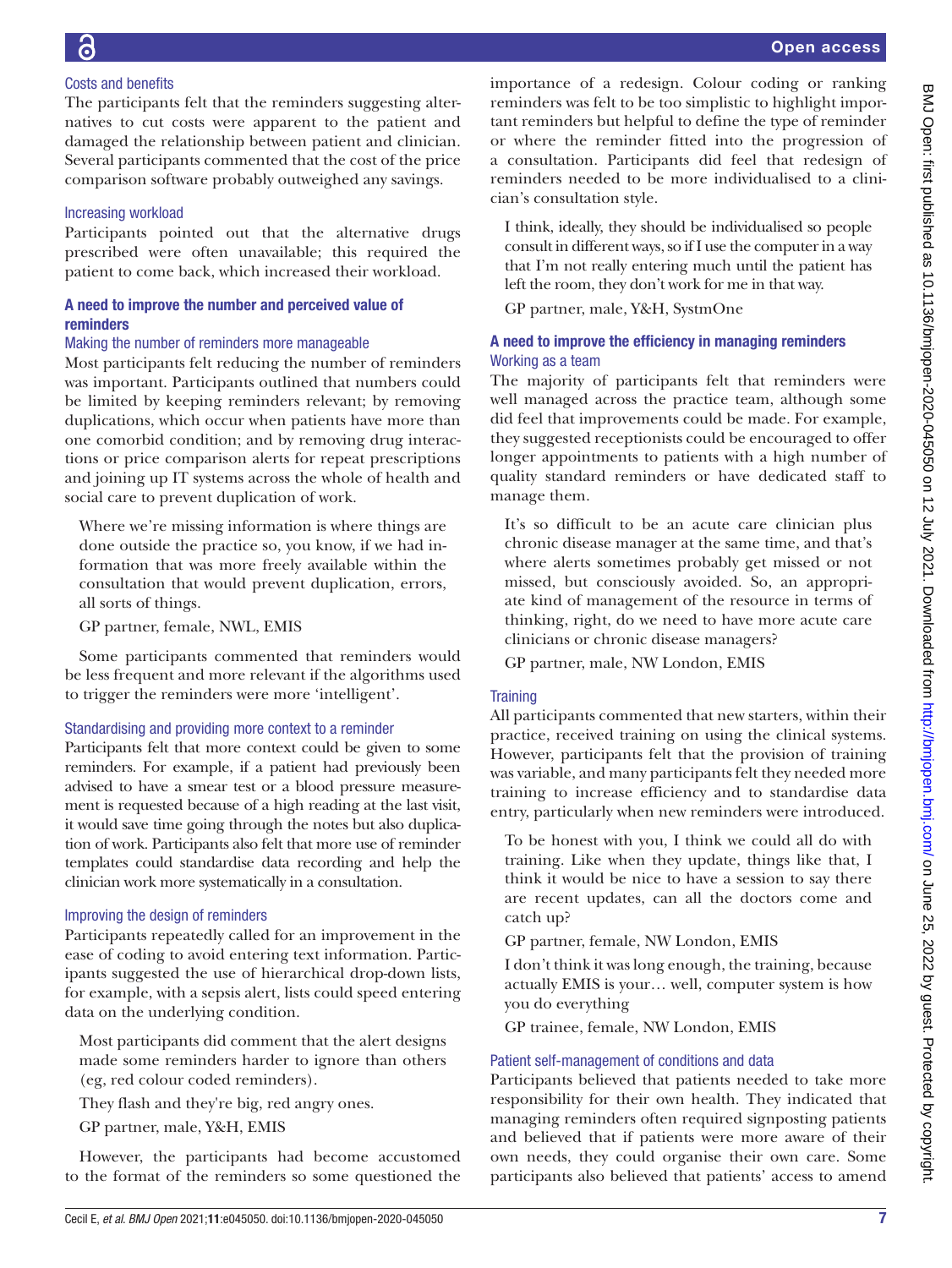records would have a positive impact on the number of reminders as updating information (eg, smoking status and QOF reminder) or organising their annual reviews would reduce numbers. Participants also felt that patients would become more aware of drug cost-savings and agree to switch to a cheaper brand if the reminders were available to patients.

## **DISCUSSION**

#### Key findings

Participants were familiar with the reminders in their clinical systems and felt many were important, providing up-to-date, evidence-based information. Participants' emotional response to the appearance of a reminder depended on the reminder and the situation. Factors influencing the decision to act on the information provided in a reminder related to situational factors (time constraints, appropriateness and reminder sensitivity) and to individual clinician factors (perceived value of advice, GP experience and consultation style). There were negative consequences of using reminders. For example, concerns were reported in becoming over-reliant on the reminders or being forced to record incorrect information. GPs and NPs' views on improving reminders were related to, first, a need to improve the efficiency of managing reminders and second a need to reduce their number and improve their value.

#### Comparison with previous research

Our study found similar barriers compared with previous studies.<sup>7–10</sup> These were time pressures in primary care; irrelevant or inappropriate alerts within the clinical workflow; a lack of standardisation of reminders; and a need for training to effectively manage the reminders. Clinicians interviewed in England particularly about quality standard reminders $^{20}$  discussed the loss of continuity of care and the increase in workload, but enablers were also reported including more job satisfaction and improved disease management. A study investigating attitudes and motivation of GPs and NPs to deliver public health programmes found attitudes towards the reminders were mixed. Some participants in the study thought reminders were bothersome, irritating and many switched them off, but others felt they facilitated a consultation, and the structured templates ensured essential clinical information was documented.<sup>21</sup> A systematic meta-review  $(2015)^{22}$ of 11 systematic reviews suggested four significant challenges that needed to be addressed before clinical decision support systems (which include diagnosis alerts) could fully support the diagnosis. The systems needed to: (1) be adaptable and incorporate new knowledge; (2) apply a standardised approach; (3) be deeply integrated with the electronic health record to trigger appropriate timing of the reminder; and (4) and have an understanding of the cognitive workflow of the user. Interestingly, these findings from using a meta-review methodology closely relate to findings from our qualitative research.

#### Limitations

In-depth qualitative interviews can offer novel and varied insights into the thoughts and behaviour of participants. We have collected views and experiences from GP and NPs in varying positions based in practices of two regions (NWL and Y&H) with varying demographic populations. Due to the richness of the data collected, the focused research question, the openness of the participants to discuss their views and the saturation of coding into themes, we feel 15 participants was an adequate sample size. We, therefore, feel our findings provide a working hypothesis that is transferable across all GPs and NPs within the English NHS. However, we do acknowledge that parts of the knowledge 'map' may be missing. Primary care clinicians who engaged with the study may have different views than those who did not.

We did not interview practice managers or receptionists who may also be involved in managing reminders within the practice; however, our study focused on obtaining clinician's attitudes to reminders that are specifically delivered at the point of care. We also did not include practicebased pharmacists who are increasingly being employed in GP surgeries to help manage long-term conditions or provide advice to patients on multiple medicines. All participants were from practices using either EMIS Web or SystmOne administrative systems. Although these are the market leaders, 10% of practices in England do not use these systems.<sup>23</sup> However, all primary care administrative systems use the same clinical coding system, prescribing classification, appointment system, consultation classification and core alerts. The systems may slightly differ in the way the reminder is presented and how the clinician interacts with the reminder. For example, some systems may allow the user to 'switch off' the reminder.

We acknowledge that bias could be introduced during the process of data collection, analysis or interpretation. We took steps to limit participant bias by ensuring anonymity and interviewing in a place that was acceptable to the participant. We limited researcher bias by using a peer-reviewed topic guide; having two researchers (LHD and RM) to validate coding and codevelop the thematic map; and involving all authors and a patient representative in interpreting the study findings. Two of the coauthors are practicing GPs (RM and AM), and their interpretations will be informed by practice.

#### Implications for future development and policy

Studies have discussed the effectiveness of 'modal' alerts in prescribing<sup>24</sup>; these are reminders where the system becomes unobtainable behind the alert until actions have been completed, forcing the user to input information. However, our participants found these reminders could be the most irritating, particularly if the information they provided was irrelevant or incorrect. Concerns that incorrect information was often being recorded when an action was forced or that users were altering their behaviour to avoid triggering these reminders is worrying and needs addressing. However, these types of reminders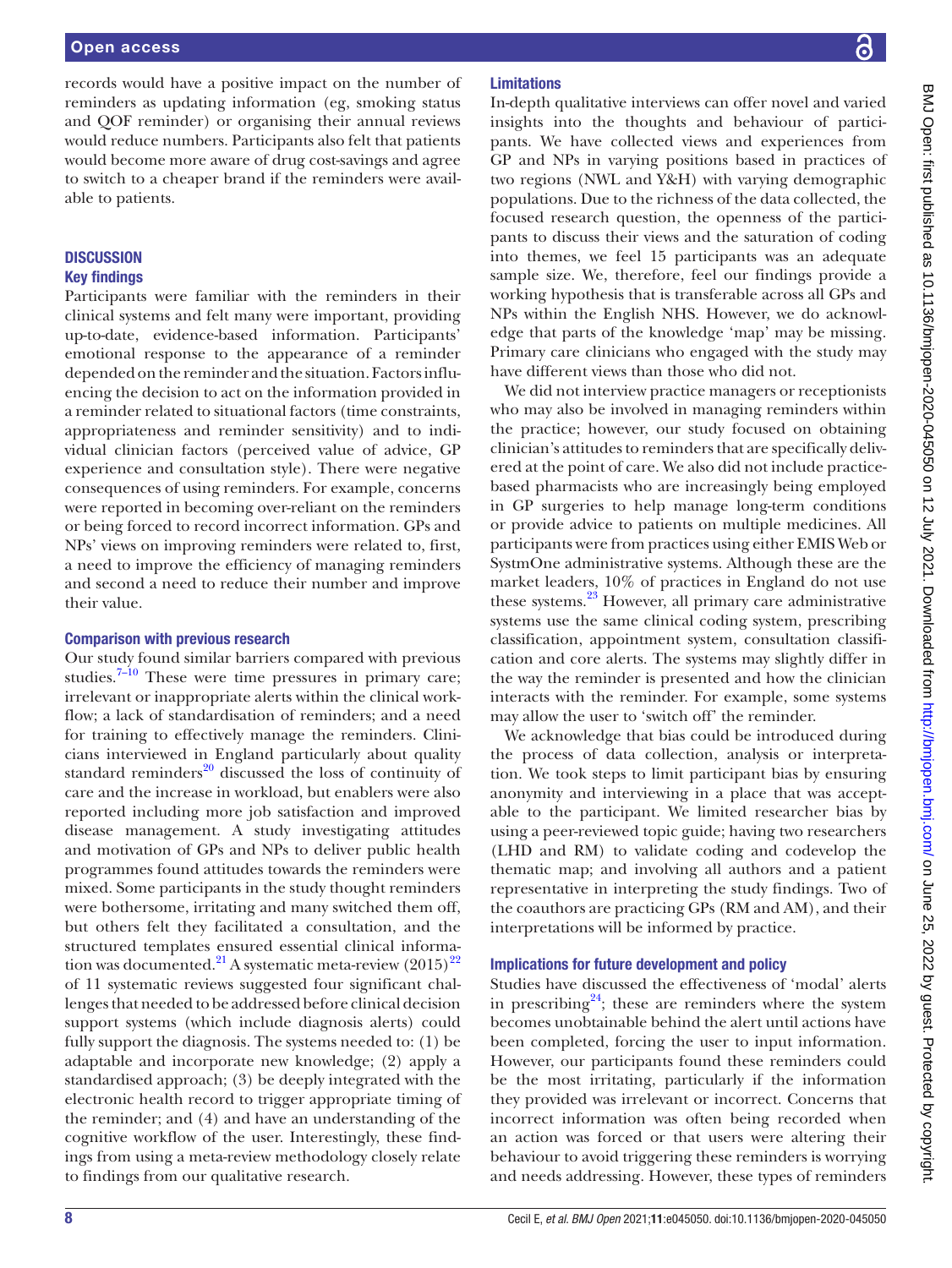were valued by more cautious or less experienced clinicians. Modal alerts do have their place, in supporting safe practice, if well designed, using 'intelligent' algorithms and users have appropriate training.

A randomised controlled trial, using computersimulated patients, found early diagnostic suggestions can improve the accuracy of  $\text{GPs}'$  diagnoses. <sup>25</sup> Our participants commented that processing the information provided by a patient during a consultation could become difficult during busy surgeries and considered reminders to be a useful tool in preventing missed diagnoses.

Our study highlights the need to improve the experience of GP and NPs when interacting with reminders in their patients' electronic health records. Sophisticated use of data to create the reminders; connecting IT systems across the whole of health and social care; and patients' access to their data have all been highlighted as important to progress with the development and improvement of reminders in patient records. The government's target to go paperless $^{26}$  and introduce a comprehensive system of electronic health records in England by  $2020^{27}$  is a positive move forward in this process. Future development will also need to address different consulting styles used by GP and NPs who will require training to improve the efficiency of managing reminders.

#### **CONCLUSIONS**

GPs and NPs believe reminders are useful in supporting the provision of good quality care. Improving GPs and NPs' engagement with reminders centres on further developing their relevance to a GP's clinical practice, which is personalised, considers cognitive workflow and suppresses inappropriate presentation.

#### Twitter Lindsay Helen Dewa [@dewalindsay](https://twitter.com/dewalindsay)

Acknowledgements We wish to thank the members of the Patient Safety Translational Research Centre's Research Partners Group for their contribution in the project development and result interpretation. We also thank North West London CRN and Yorkshire and Humber CRN for their support in recruiting participants for this study.

Contributors PA secured the funding for this study. All authors contributed to the conception and design. EC secured Health Research Authority approval for the study and conducted all interviews. EC, LHD and RM carried out the analysis. All authors took part in interpreting the findings. All authors commented on and helped to revise drafts of this paper. All authors have approved the final version.

Funding This study was funded by National Institute for Health Research (NIHR) Patient Safety Translational Research Centre (PSTRC) programme grant (PSTRC-2016-004). RM is funded by a NIHR Doctoral Research Fellowship (DRF-2017-10- 181) for this research project. The NIHR Imperial Patient Safety Translational Centre is a partnership between the Imperial College Healthcare National Health Service (NHS) Trust and Imperial College London. The Dr Foster Unit is an academic unit in the Department of Primary Care and Public Health, within the School of Public Health, Imperial College London. The unit receives research funding from Dr Foster Intelligence, an independent health service research organisation (a wholly owned subsidiary of Telstra). The Department of Primary Care & Public Health at Imperial College London is grateful for support from the NW London NIHR Applied Research Collaboration and the Imperial NIHR Biomedical Research Centre.

Disclaimer The views expressed in this publication are those of the authors and not necessarily those of the National Health Service, the National Institute for Health Research, or the Department of Health.

Competing interests All authors have completed the Unified Competing Interest form (available on request from the corresponding author), and PA and AB declare that they are partially funded by grants from Dr Foster Intelligence, an independent healthcare information company.

Patient consent for publication Not required.

Ethics approval Health Research Authority approval was gained (IRAS No: 234951). Ethics approval was not required for this study as participants were NHS staff.

Provenance and peer review Not commissioned; externally peer reviewed.

Data availability statement Data are available on reasonable request. Deidentified participant data are available, from the corresponding author, on reasonable request. Theme examples within the interview data are shown in supplementary file 2.

Supplemental material This content has been supplied by the author(s). It has not been vetted by BMJ Publishing Group Limited (BMJ) and may not have been peer-reviewed. Any opinions or recommendations discussed are solely those of the author(s) and are not endorsed by BMJ. BMJ disclaims all liability and responsibility arising from any reliance placed on the content. Where the content includes any translated material, BMJ does not warrant the accuracy and reliability of the translations (including but not limited to local regulations, clinical guidelines, terminology, drug names and drug dosages), and is not responsible for any error and/or omissions arising from translation and adaptation or otherwise.

Open access This is an open access article distributed in accordance with the Creative Commons Attribution 4.0 Unported (CC BY 4.0) license, which permits others to copy, redistribute, remix, transform and build upon this work for any purpose, provided the original work is properly cited, a link to the licence is given, and indication of whether changes were made. See: [https://creativecommons.org/](https://creativecommons.org/licenses/by/4.0/) [licenses/by/4.0/](https://creativecommons.org/licenses/by/4.0/).

#### ORCID iDs

Elizabeth Cecil <http://orcid.org/0000-0002-5281-6656> Lindsay Helen Dewa <http://orcid.org/0000-0001-8359-8834>

## REFERENCES

- <span id="page-8-0"></span>Department of Health. High quality care for all: NHS stage review final report 2008.
- <span id="page-8-1"></span>2 Shojania KG, Jennings A, Mayhew A, *et al*. Effect of point-of-care computer reminders on physician behaviour: a systematic review. *[CMAJ](http://dx.doi.org/10.1503/cmaj.090578)* 2010;182:E216–25.
- <span id="page-8-2"></span>3 Croskerry P. A universal model of diagnostic reasoning. *[Acad Med](http://dx.doi.org/10.1097/ACM.0b013e3181ace703)* 2009;84:1022–8.
- <span id="page-8-3"></span>4 van der Sijs H, Aarts J, Vulto A, *et al*. Overriding of drug safety alerts in computerized physician order entry. *[J Am Med Inform Assoc](http://dx.doi.org/10.1197/jamia.M1809)* 2006;13:138–47.
- <span id="page-8-4"></span>5 Magnus D, Rodgers S, Avery AJ. Gps' views on computerized drug interaction alerts: questionnaire survey. *[J Clin Pharm Ther](http://dx.doi.org/10.1046/j.1365-2710.2002.00434.x)* 2002;27:377–82.
- <span id="page-8-5"></span>6 Zazove P, Plegue MA, Uhlmann WR, *et al*. Prompting primary care providers about increased patient risk as a result of family history: does it work? *[J Am Board Fam Med](http://dx.doi.org/10.3122/jabfm.2015.03.140149)* 2015;28:334–42.
- <span id="page-8-7"></span>7 Zazove P, McKee M, Schleicher L, *et al*. To act or not to act: responses to electronic health record prompts by family medicine clinicians. *[J Am Med Inform Assoc](http://dx.doi.org/10.1093/jamia/ocw178)* 2017;24:275–80.
- <span id="page-8-6"></span>8 Koskela T, Sandström S, Mäkinen J, *et al*. User perspectives on an electronic decision-support tool performing comprehensive medication reviews - a focus group study with physicians and nurses. *[BMC Med Inform Decis Mak](http://dx.doi.org/10.1186/s12911-016-0245-z)* 2016;16:6.
- 9 Lugtenberg M, Pasveer D, van der Weijden T, *et al*. Exposure to and experiences with a computerized decision support intervention in primary care: results from a process evaluation. *[BMC Fam Pract](http://dx.doi.org/10.1186/s12875-015-0364-0)* 2015;16:141.
- 10 Medlock S, Eslami S, Askari M, *et al*. Attitudes and experience of Dutch general practitioners regarding computerized clinical decision support. *[Stud Health Technol Inform](http://www.ncbi.nlm.nih.gov/pubmed/23542967)* 2013;186:56–60.
- Kersting C, Weltermann B. Electronic reminders to facilitate longitudinal care: a mixed-methods study in general practices. *[BMC](http://dx.doi.org/10.1186/s12911-016-0387-z)  [Med Inform Decis Mak](http://dx.doi.org/10.1186/s12911-016-0387-z)* 2016;16:148.
- 12 Dickfos M, King D, Parekh S, *et al*. General practitioners' perceptions of and involvement in health behaviour change: can computer-tailored interventions help? *[Prim Health Care Res Dev](http://dx.doi.org/10.1017/S1463423614000498)* 2015;16:316–21.